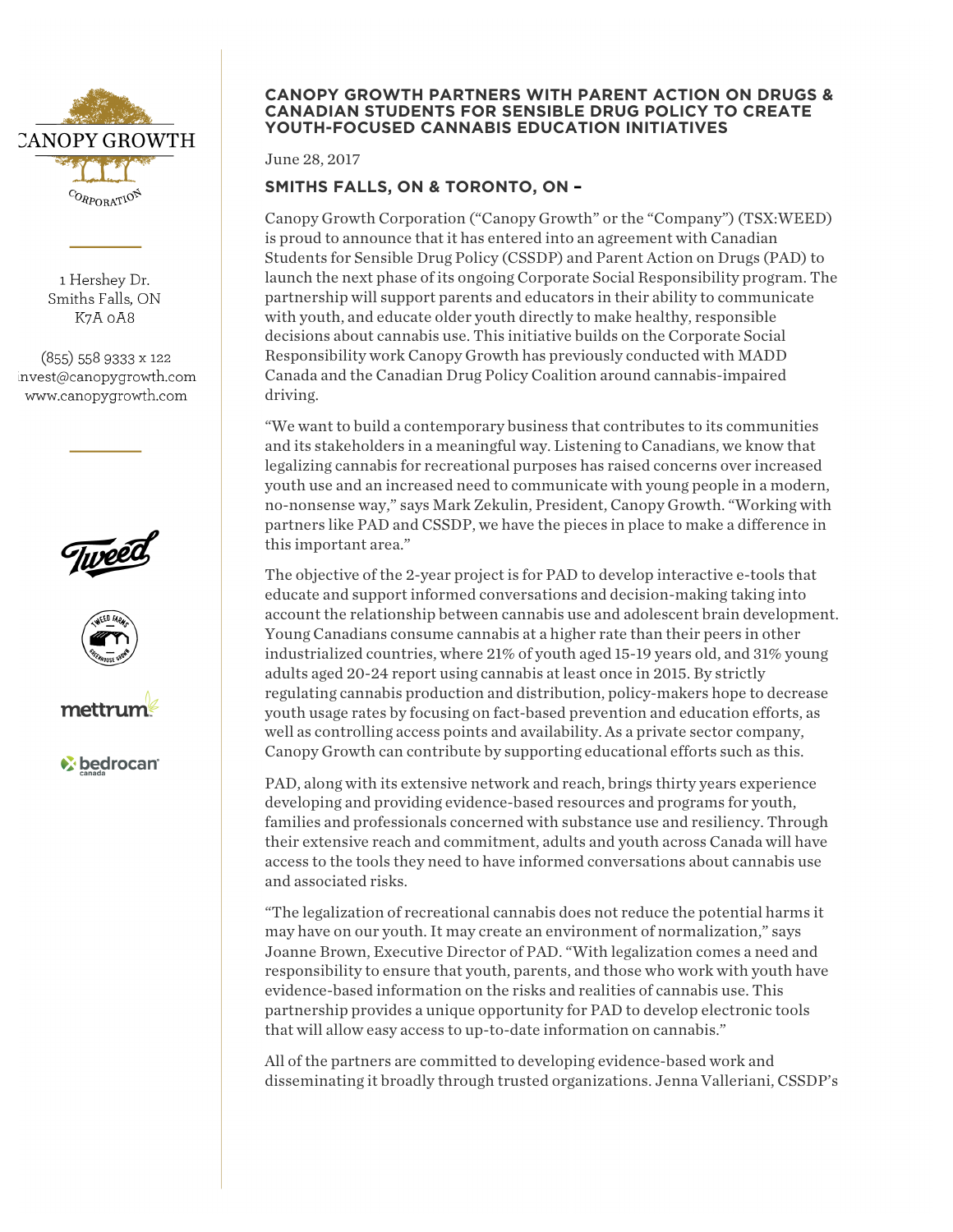Strategic Advisor and one of the country's most recognized cannabis policy experts focused on youth issues, will lead the first stage of this project by reviewing evidence and developing a comprehensive Knowledge Translation strategy to frame the issue with the best available research, and gather input from youth, parents, and educators.

"We heard the concerns of young people as part of our CSSDP youth roundtable during the Task Force's consultations in September. Their feedback was largely centered on the lack of access to evidence-based, non-judgemental education about cannabis, and as Canada moves towards legalization, we believe this project will play a key role in empowering and ensuring youth, parents and educators have access to relatable, accurate information about cannabis under a legal framework,." said Valleriani.

Canopy Growth is very proud to be working with education and policy experts of this calibre. CGC admires the work that PAD and the CSSDP have done to date and is proud to be funding this initiative through an unrestricted grant.

Here's to Future Growth.

## **ABOUT EACH ORGANIZATION:**

Parent Action on Drugs (PAD), a Canadian registered charitable organization, has addressed the issues related to youth substance use since 1983. PAD develops and disseminates a range of programs and resources for parents, youth, educators, health promoters and communities. We aim to reduce the harms associated with the use of alcohol and other drugs and increase informed decision making and build resiliency among youth.

Canadian Students for Sensible Drug Policy (CSSDP) is a grassroots national network comprised of youth and students who are concerned about the negative impact our drug policies have on individuals and communities. CSSDP considers problematic drug use in society primarily a health issue rather than a criminal justice issue, and advocates for appropriate, evidence based responses to reduce and prevent harm from drug use. CSSDP currently runs 12 local youth-run chapters across Canada, in addition to a national Board of Directors, and is working to increase access and awareness of harm reduction, support evidence-based legislation, and promote drug policy reform on local, national and international levels.

Canopy Growth Corporation (CGC) Canopy Growth is a world-leading diversified cannabis company, offering distinct brands and curated cannabis varieties in dried, oil and capsule forms. Through its wholly owned subsidiaries, Canopy Growth operates numerous state-of-the-art production facilities with over half a million square feet of GMP-certified indoor and greenhouse production capacity, all to an unparalleled level of quality assurance procedures and testing. Canopy Growth has established partnerships with leading sector names in Canada and abroad, with interests and operations spanning four continents. The Company is proudly dedicated to educating healthcare practitioners, providing consistent access to high quality cannabis products, conducting robust clinical research, and furthering the public's understanding of cannabis. For more information visit www.canopygrowth.com.

## **FAST FACTS:**

• Cannabis use among young people aged 15 to 19 and 20 to 24 is two to three times higher than use among adults aged 25 or older (21% and 30%, compared to 10%)